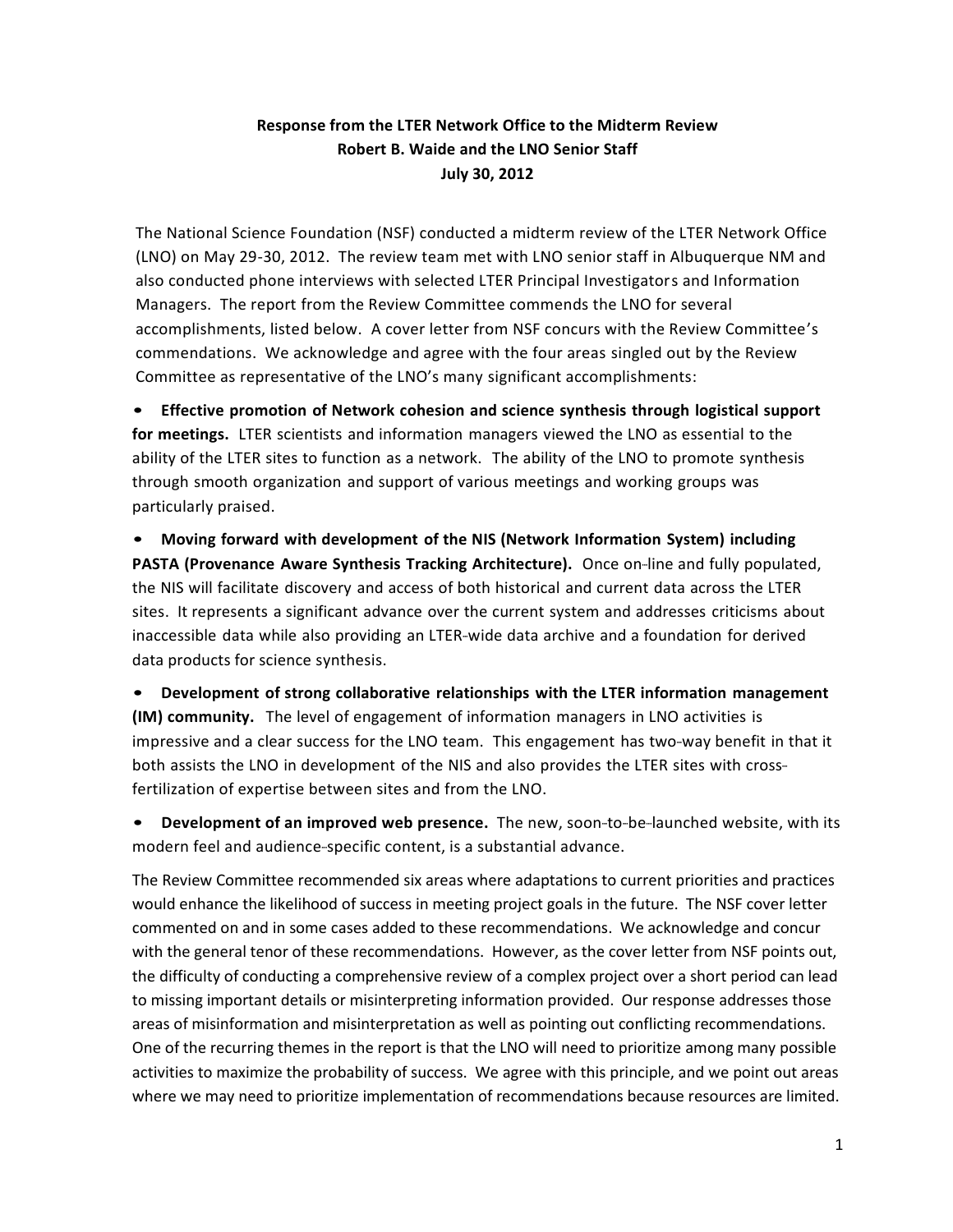Our response addresses each of the six recommendations made by the Review Team.

• **NIS/PASTA Deployment timeline. Recommendation**: The committee believes that the NIS has reached a stage where transitioning current capabilities into production and emphasizing data ingest and use within the new system will be more valuable than continuing to develop advanced functionality. The rationale is three-fold: The LTER science community is eager to begin using the NIS and delays would potentially blunt their enthusiasm; experience demonstrates that large-scale delays would potentially blunt their enthusiasm; experience demonstrates that large-scale software deployments benefit from an incremental deployment strategy and real-world feed-back from active users; current focus of the LNO on development of detailed capabilities of the NIS detracts from their ability to address other pressing needs. **The committee therefore recommends that the LNO develop a specific, and near--‐term, timeline for releasing a production version of the NIS and PASTA for use** – this would entail freezing functionality at a basic, reliable level, proceeding through beta testing, development of deployment and support plans, and deployment within a production environment. Releasing version 1 to the community for data population and beneficial use by early fall would provide the NIS developers and the LTER scientists with valuable early experience with the NIS and would inform the NIS developers on priorities for next steps.

**Response** — We concur with this recommendation, and we have initiated steps to develop and release a production version of the PASTA framework. We plan to preview this production version at the LTER All Scientists Meeting in September, gather feedback, and release the production version by the end of 2012. We have adjusted the existing schedule for NIS development to reflect these revised priorities.

• **Coordination of Synthesis with the NIS. Recommendation:** The committee noted general appreciation for the NIS by LTER researchers, but a relative lack of understanding of its potential capabilities. Further, the committee did not uncover any detailed plans among LTER researchers for the use of the NIS to advance their science or enable synthesis. **Recognizing the potential of the NIS as a mechanism to advance science synthesis, the committee recommends that LNO reprioritize its efforts to emphasize proactive engagement of LTER scientists in development and use of the NIS for synthesis.**

**Response** — We believe that this recommendation can best be addressed by identifying a small number of exemplars of derived data sets that have already been identified by the LTER research community as high priority. Two possible exemplars are StreamChemDB and VegDB, both of which have LTER research groups that are actively developing designs for derived data sets. We will work with these research groups to identify suites of scientific questions that will inform development of derived data sets and encourage pursuit of these questions. Feedback from these research groups will also inform priorities for site data collection, preparation, and ingestion. Successful use of NIS derived data sets to address scientific questions will stimulate the formulation of other questions that can take advantage of data accessible through the NIS.

The NSF cover letter indicates doubt as to the LNO's commitment to produce derived data products as part of the Network Information System (NIS). This is a misinterpretation of the information presented at the midterm review. Development of the full NIS has always included development of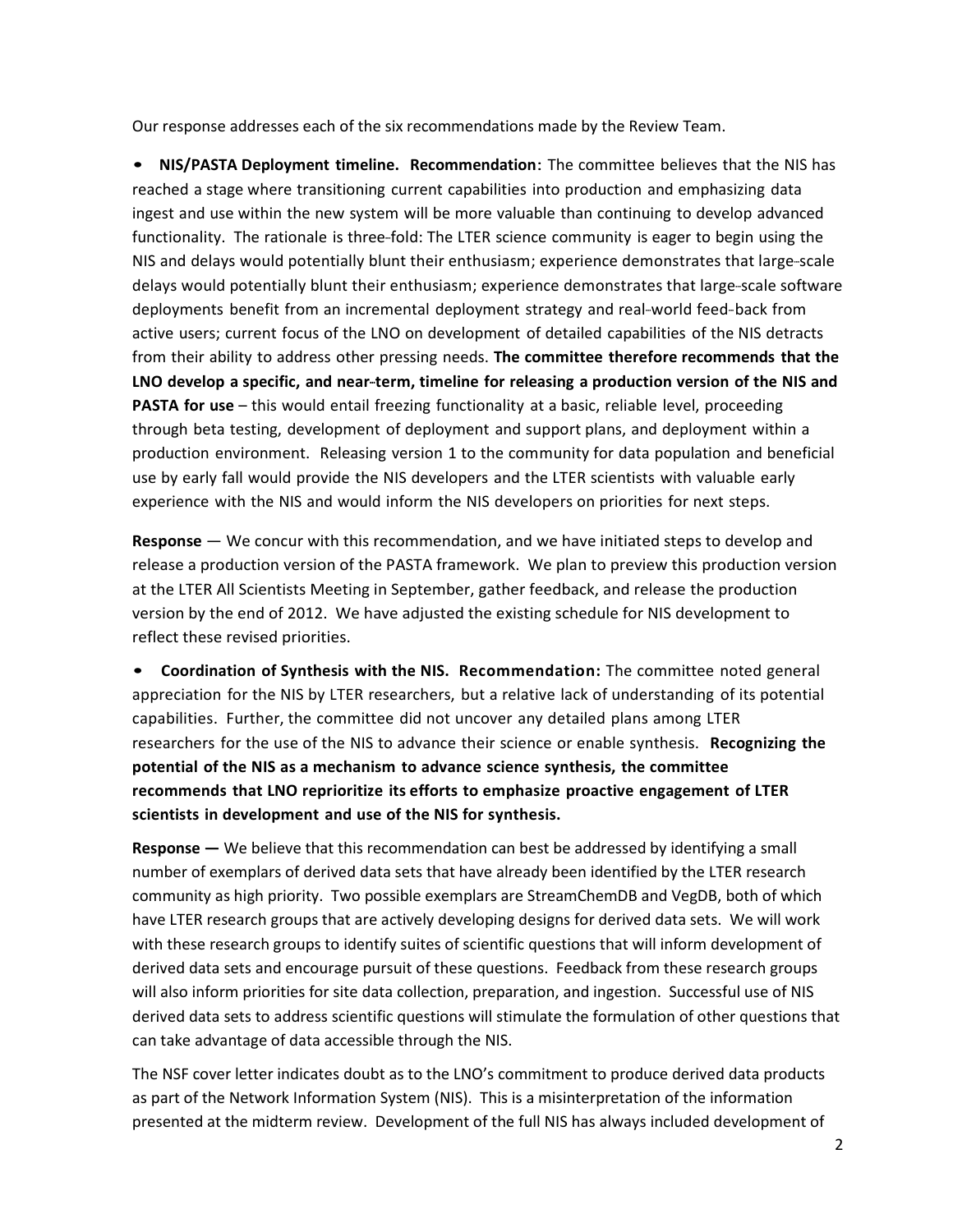derived data products and continues to do so. Priorities for development of these derived data products will be based on LTER-wide scientific needs, some of which have already been identified by the LTER community (i.e., time series data) and others which have yet to be identified. The LTER Network has established a formal process for setting these priorities in the Strategic and Implementation Plan (SIP), and the LNO will aggressively encourage implementation of this process by engaging the appropriate scientific groups within the LTER Network.

NSF suggested that the absence of an LNO "research agenda" was an obstacle to successful organization and prioritization of activities. Subsequently, Saran Twombly clarified this comment and indicated that the LNO should be guided by the research priorities of the LTER Network and should not have a separate research agenda. At present, the research goals described in the LTER SIP guide research-related activities of the LNO. We will continue to work with the LTER research community to refine SIP research goals and identify means for the LNO to advance those goals.

• **Broadening Communication. Recommendation:** While the LNO is providing significant value in coordinating LTER Network communications and developing a coherent Network message, the committee noted a relative lack of emphasis on communication with the ecological research and synthesis community beyond the LTER sites. Additionally, the committee noted an apparent strong emphasis on communication with site IMs and the LTER Executive Board, but much less attention to reaching LTER PIs and other site scientists. **The committee recommends that the LNO identify and implement a small and strategic set of activities to broaden the audiences it serves and to improve communications within the LTER community.** Better coordination of NIS and synthesis activities requires enhanced communication with researchers.

**Response** — Communication with the LTER community will continue to be the LNO's highest priority. At present, the LNO communicates its activities to the LTER community and beyond through 1) articles in the LTER Network News, 2) monthly e-mail updates to the LTER community on progress toward the NIS, 3) annual reports circulated to LTER sites, 4) annual presentations to the LTER Science Council, 5) a booth at the annual meeting of the Ecological Society of America (ESA), 6) monthly interactions with the LTER Executive Board, 7) news posted on the LTER web site, 8) a separate LNO web site, 9) a brochure describing LNO activities and services that is made available at the ESA meeting, 10) periodic webcasts on data management and cybersecurity, 11) maintenance of a separate web page with detailed information on the goals, timeline, and progress of the NIS [\(https://nis.lternet.edu/NIS/\)](https://nis.lternet.edu/NIS/), and 12) periodic (but infrequent because of the number of sites) discussions with LTER scientists during visits to sites. To this suite of activities we will add: 1) an overview presentation at the All Scientists Meeting, 2) one or more posters on the Network Information System at the 2012 All Scientists Meeting and at future ESA meetings, and 3) annual joint telephone conferences with lead principal investigators and information managers at each site.

Measuring the effectiveness of communication efforts is a challenge. The most recent survey of LTER scientists indicated that only a small percentage of people were dissatisfied with LNO outreach efforts (see below). For those outreach methods with higher levels of dissatisfaction (e.g., the LTER public web site), we have taken successful corrective action. However, the Review Committee formed the impression that improved communication was a high priority since, according to the cover letter, "many LTER researchers have poor understanding of what the office does". This impression was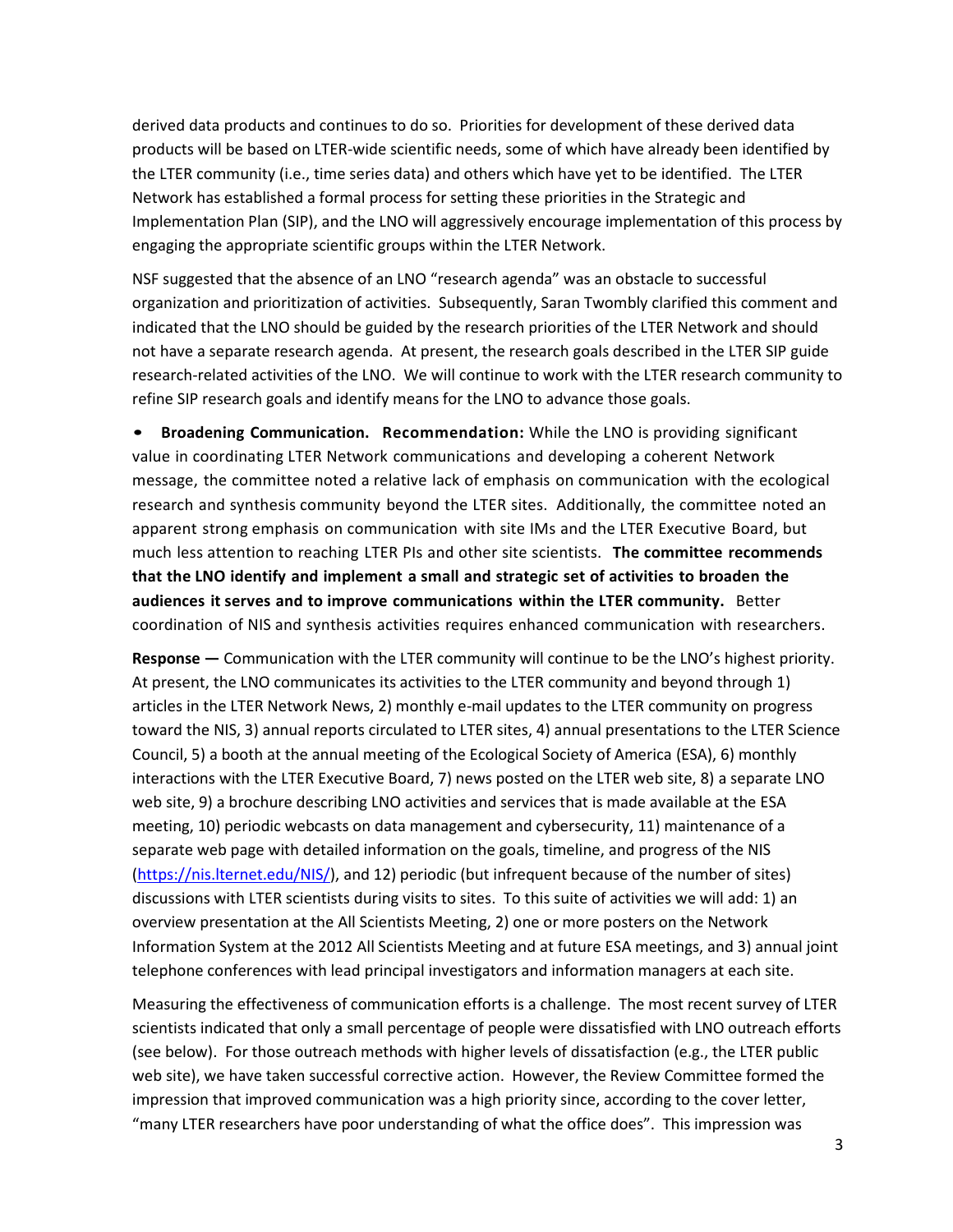based on a small sample of scientists reached by telephone. Given the disparity between the telephone survey and the externally-conducted 2011 survey of the LTER community, it is difficult to judge how much of the problem results from inadequate communication as opposed to the small sample size of the phone survey.

|                                                             | <b>Haven't</b><br>seen it | <b>Very</b><br>satisfied | <b>Satisfied</b> | <b>Neither</b><br>satisfied or<br>dissatisfied | <b>Dissatisfied</b> | <b>Very</b><br>dissatisfied | Don't<br><b>Know</b> |
|-------------------------------------------------------------|---------------------------|--------------------------|------------------|------------------------------------------------|---------------------|-----------------------------|----------------------|
| <b>LTER newsletter</b>                                      | 16.1%<br>(65)             | 21.3%<br>(86)            | 34.0%<br>(137)   | 13.2% (53)                                     | $1.2\%$ (5)         | $0.7\%$ (3)                 | 13.4%<br>(54)        |
| <b>LTER online newsletter</b>                               | 22.3%<br>(90)             | 15.9%<br>(64)            | 32.8%<br>(132)   | 10.9% (44)                                     | $1.2\%$ (5)         | $0.7\%$ (3)                 | 16.1%<br>(65)        |
| <b>LTER Network Public Website</b>                          | 16.4%<br>(66)             | 10.7%<br>(43)            | 35.0%<br>(141)   | 13.6% (55)                                     | $5.2\%$ (21)        | $2.0\%$ (8)                 | 17.1%<br>(69)        |
| <b>LTER Intranet Website</b>                                | 23.8%<br>(96)             | 7.7%<br>(31)             | 29.0%<br>(117)   | 12.2% (49)                                     | $3.5\%$ (14)        | $1.2\%$ (5)                 | 22.6%<br>(91)        |
| <b>LNO</b> website                                          | 27.3%<br>(110)            | 8.2%<br>(33)             | 25.6%<br>(103)   | 11.7% (47)                                     | $3.2\%$ (13)        | $1.0\%$ (4)                 | 23.1%<br>(93)        |
| LNO annual report                                           | 34.5%<br>(139)            | 6.5%<br>(26)             | 19.1%<br>(77)    | 12.9% (52)                                     | $1.2\%$ (5)         | 0.5%(2)                     | 25.3%<br>(102)       |
| Visits to sites by LNO staff                                | 31.3%<br>(126)            | 9.7%<br>(39)             | 15.1%<br>(61)    | 14.4% (58)                                     | $0.5\%$ (2)         | $0.7\%$ (3)                 | 28.3%<br>(114)       |
| Annual Presentations to the<br>Executive Board by LNO staff | 36.7%<br>(148)            | 6.9%<br>(28)             | 12.2%<br>(49)    | $9.7\%$ (39)                                   | $0.5\%$ (2)         | $0.2\%$ (1)                 | 33.7%<br>(136)       |
| answered question                                           |                           |                          |                  |                                                |                     |                             |                      |
| skipped question                                            |                           |                          |                  |                                                |                     |                             |                      |

65. Thinking about the content of the outreach methods used by LNO to communicate informal network scientists, how satisfied are you with:

• **Basic Core IT Services. Recommendation:** The Review Committee identified some unmet needs for basic cyberinfrastructure and IT support. Three areas require particular attention: Enabling better access of site personnel (e.g., via web services) to administrative data that the LNO has centralized, including site personnel data and bibliographic databases; providing sites with more expertise, practical training, and general support for the wide range of information management technologies in use, including those associated with the NIS; and supporting central maintenance and availability of site-developed tools and capabilities that might benefit a wider range of LTER sites. **The committee recommends that the LNO address these three areas of**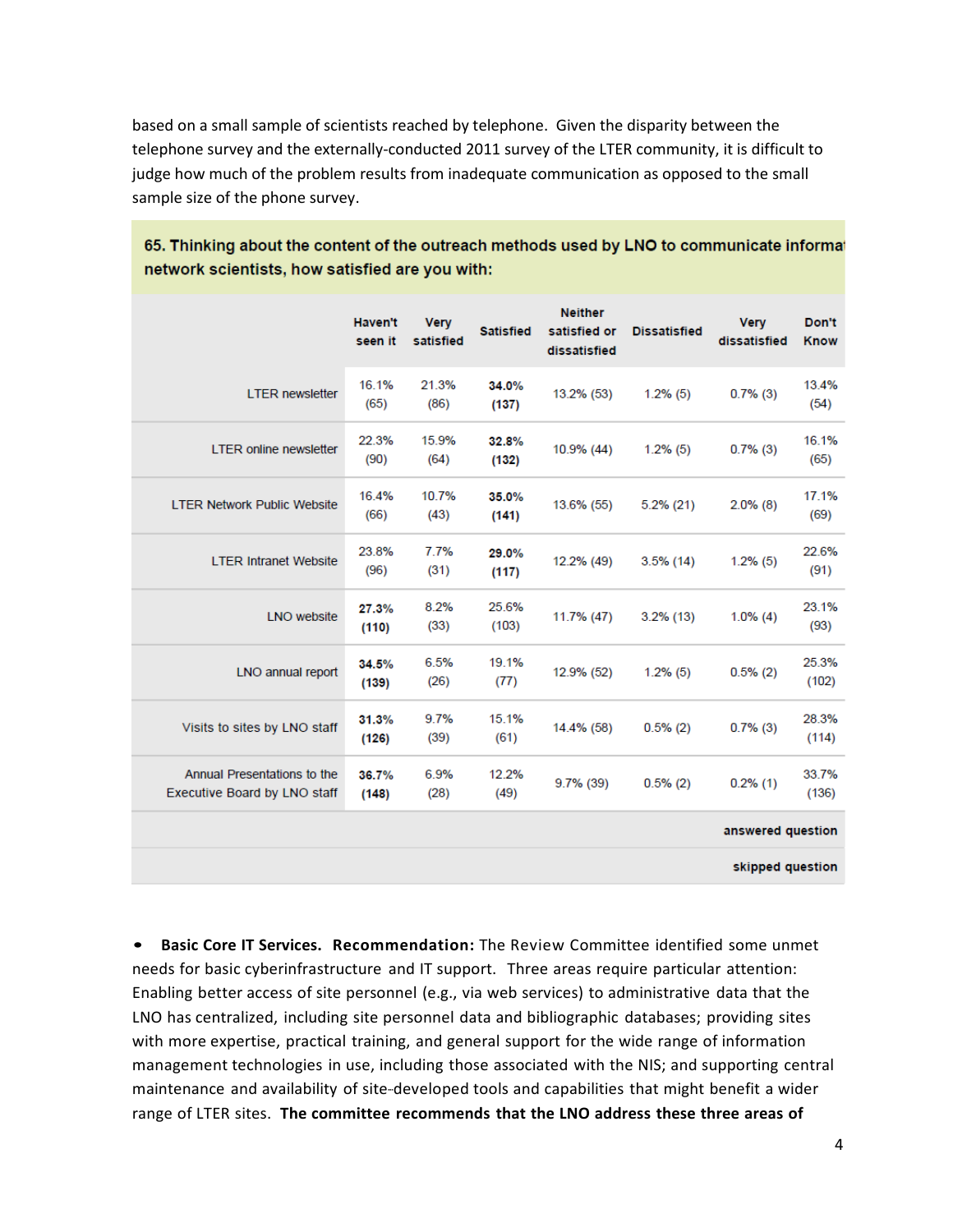**concern** as part of the effort to engage the LTER community in better using LNO capabilities and bringing the NIS into productive use.

**Response** — We concur that the development of web services to provide better access to administrative data is overdue, and we will reallocate resources to address this problem over the next 12 months. Likewise, we have already planned to provide additional support to sites lacking the expertise or practical training to take advantage of the available range of information management technologies. However, we believe that there is a limit to the support that the LNO can supply to sites and still fulfill its primary function of developing and implementing the NIS. Moreover, the report emphasizes support to sites that "lag behind in IT skill levels and are adversely affected by this lack in skill". The report does not address the responsibility of sites to recruit and retain skilled information managers. The lack of balance in this section of the report creates a difficult choice for the LNO. If the emphasis is on accelerating the flow of data into the NIS, then our priorities need to be on the majority of sites that are prepared and eager to take advantage of the NIS. If, however, the primary emphasis is on remedial training of sites with low IT skill levels, then the flow of data into the NIS will be affected.

The recommendation to support central maintenance and availability of site-based tools and capabilities is too vague for a concrete response. The LNO already supports a number of tools that were developed at sites including the Controlled Vocabulary and the Unit Dictionary. LNO is planning to support some developing tools (e.g., Metabase, DEIMS), but it is not clear if these are the tools mentioned in the recommendation. Although we agree with the general spirit of the recommendation, the key point is that tools must "benefit a wider range of LTER sites". The LNO does not have the resources needed to support tools that are specific to a single site. Likewise, the suggestion that the LNO needs to gain additional expertise to provide fundamental technical support will be difficult to implement at current resource levels. However, by employing existing expertise within the data management community and compensating sites for time expended by their information managers, we can at least address issues fundamental to the operation of the NIS such as improving expertise on EML.

NSF's cover letter suggests that the LNO should re-focus training activities to include basic skills. However, the topics of training activities are determined by the LTER information management and scientific community, as described in the Operational Plan. It does not seem appropriate to work against the consensus decisions of this community to satisfy individual needs.

• **Metrics for Assessment and Evaluation. Recommendation: The committee recommends that the LNO develop specific substantive goals and metrics with which to evaluate its progress and effectiveness.** These metrics will aid in more clearly articulating and communicating goals and timelines to help track progress and will assist in educating LNO stakeholders regarding the plans and timelines of complex activities, such as development and use of NIS services. The LNO assessment and evaluation must include a formal **risk assessment and risk mitigation plan for the NIS activities.**

**Response** — We accept the need to develop additional metrics beyond those described in the LNO proposal and the Operational Plan and to communicate more clearly the metrics and outcomes for